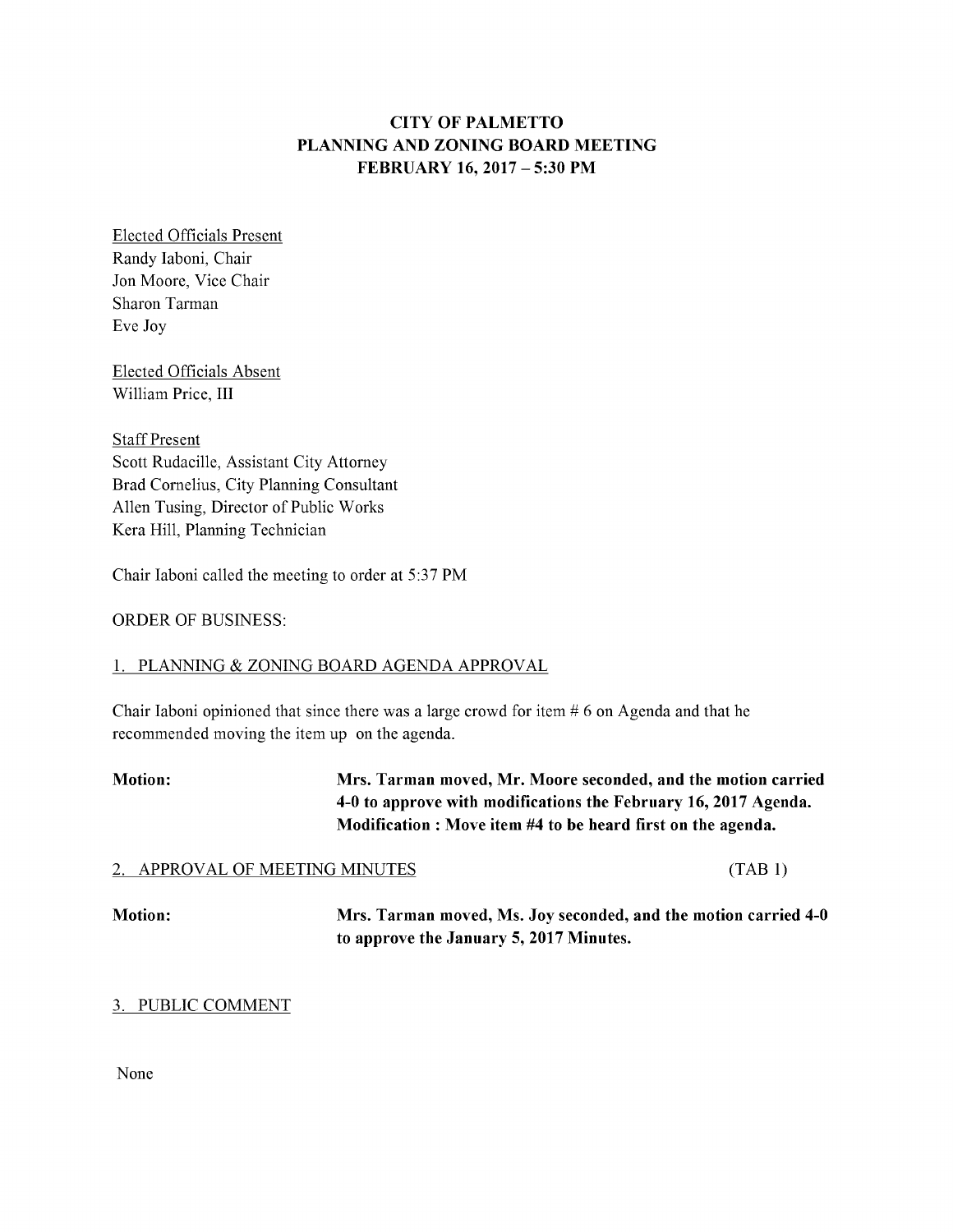## 4. Ordinance 2017-03 (Brad Cornelius) ( TAB 4)

AN ORDINANCE OF THE CITY COMMISSION OF THE CITY OF PALMETTO, FLORIDA, PROVIDING FOR FINDINGS OF FACT; APPROVING A CONCEPTUAL/GENERAL DEVELOPMENT PLAN FOR AN 18-UNIT, THREE-STORY MULTI-FAMILY BUILDING ON A 0.90-ACRE SITE ZONED PD-H AND LOCATED GENERALLY AT THE SOUTHWEST CORNER OF  $14^{TH}$ AVENUE WEST AND 23RD STREET WEST, PALMETTO, FLORIDA; PROVIDING FOR REPEAL OF ORDINANCES IN CONFLICT; PROVIDING FOR SEVERABILITY; AND PROVIDING AN EFFECTIVE DATE.

# Brad Cornelius, City Consultant with Wade Trim

The applicant is proposing a three- story apartment building, with 18 dwelling units.

The four waivers being asked by the applicant:

1. Waiver of the requirement for a Conceptual General Development Plan.

2. Allow 8' setback from the west property line (to the rear of the proposed building), versus the required 35' setback.

3. Allow 38' setback from Terra Ceia Bay Blvd (north side), versus the required 38.5' setback.

4. Allow a density 20 du/acre, versus the required 16 du/acre.

Chair Iaboni inquired about the current cart access off of  $14<sup>th</sup>$  Avenue West to the golf course. Mr. Tusing stated that it will remain and there will have to be a cross walk, stripping and stop signs put in place.

Chair Iaboni opinioned about moving the parking to the rear and creating more landscaping that would flow with the overall character that in the area.

#### Kace King and Casey Furman, Bonita Vista project

The proposed development will be constructed of block, have a metal roof and the two bedroom units will be 1,200 square feet and the three bedroom units will be 1,500 square feet.

Mrs. Tarman inquired if more trees and shrubs could be added to help buffer and to help soften the look of the solid building wall along the rear of the building.

Mr. Tusing stated the city applied for a Safe Route to School grant and in July of 2018 sidewalks will span from Blackstone Park, Palmetto High,  $23<sup>rd</sup>$  Avenue and  $8<sup>th</sup>$  Avenue, which will help with the need for sidewalks for this development.

#### Brad Smith, Chairman of the CDD of Palms of Terra Ceia.

Mr. Smith detailed his concerns regarding the variance requests and that a formal application for the variances was not submitted by the applicant. Mr. Smith stated that any costs involved in the Stormwater system would be of the developer's responsibility, as opposed to the Terra Ceia community.

#### Janet Alexander

Ms. Alexander stated that the existing surrounding homes are owner occupied units, the proposed development would be rental units. Ms. Alexander had concerns of the utility hook ups and the drain off going onto the CDD property. Concerns with the potential impacts the area could have relating to the school pick-up and drop-off's.

#### Suzanne Bane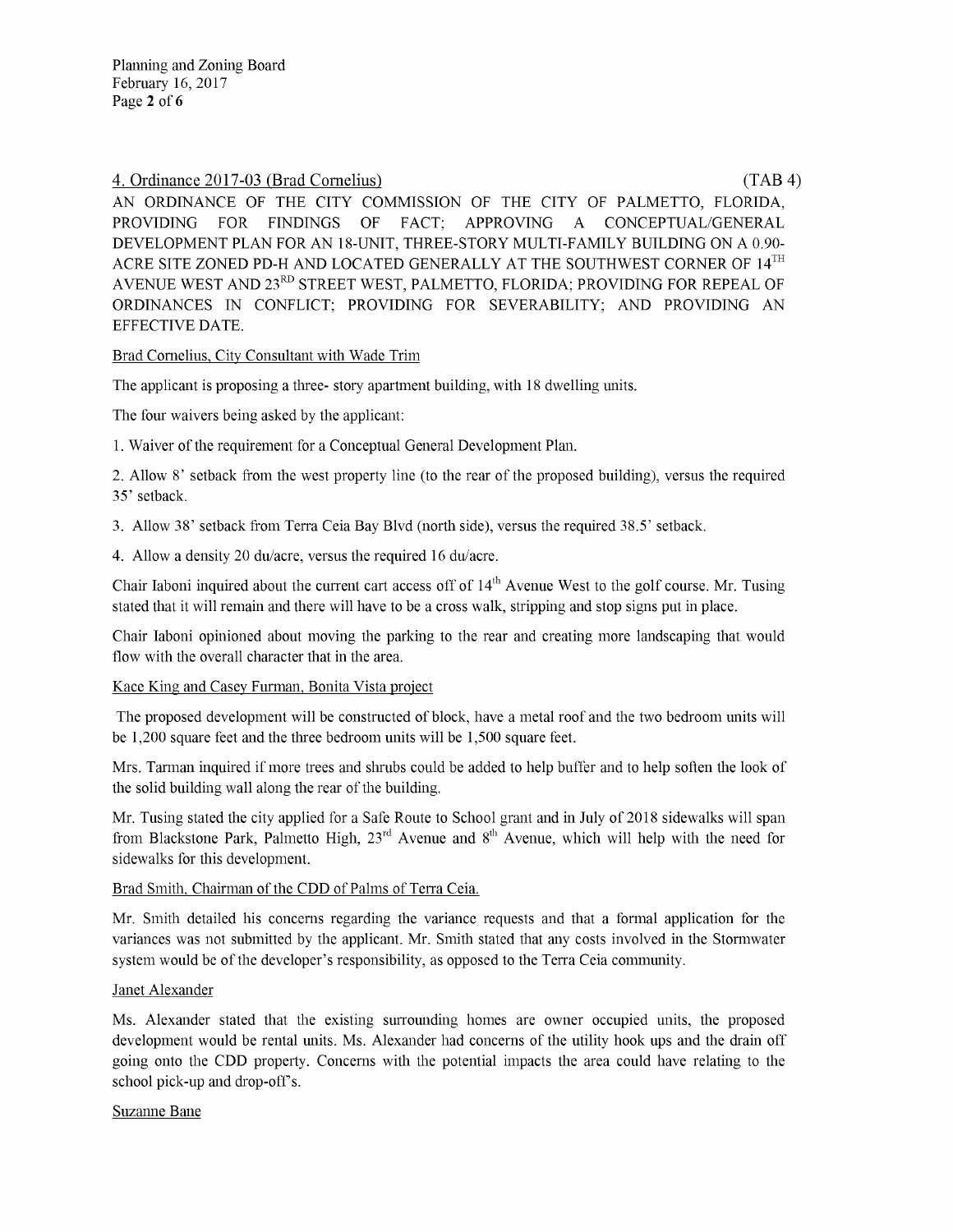Planning and Zoning Board February16, 2017 Page 3 of 6

Expressed concerns with the potential safety for the proposed children walking to school or to the park, from the proposed development. Mrs. Bane detailed concerns of the possible impacts of having rental apartments and the possibility of the decreasing value of homes in the area. Questioned about the overflow parking and if adequate parking is proposed.

### Charles Weidner

Mr. Weidner opposed of the proposed dumpster location in the front yard. Suggested a traffic study be performed.

### Paul Samuels

Questioned the 8' setback that is being proposed and concerned with the possible traffic accidents that could occur with the (3) story building that is being proposed.

### Tony Panico

Has parking concerns with the proposed residents of the development and their potential guests.

### Joel Brauden

Mr. Brauden opinioned that the proposed development is not compatible with the existing developments and concerned of the lack of open space for the site. Speeds associated with the increase in traffic.

### Sue Teel

Ms. Teel thanked the community and the board for their concerns and attention to this proposed development. She mentioned that her views of the project were already projected through the previous speakers.

#### Kace King

Mr. King stated that they are proposing thirty six parking spaces, which would allow two parking spaces per unit. There should be no overflow parking and Mr. King stated they would not allow that from the residents of this development.

Mr. Tusing stated the dumpster enclosure will have to be higher than the proposed dumpster.

Mr. Schappacher stated there is an existing sewer stubout that has been extended to the site, this development will tie into.

Attorney Rudacille stated that the Planned Development district lists deviations that are to be shown on the site plans and are subject to the Board's approval. The Variance criterion is not part of the Planned Community requirement for deviations.

Mr. Tusing stated that the proposed development would consist of workforce housing, for the professional individuals. Examples: Teachers, nurses that would rather rent than own a home.

Ms. Joy had concerns with the type of building in the location that their proposing is not fitting and wasn't intended for the site.

Mr. Moore suggested adding a stipulation for any assessments, that the owner of this development would have to pay their share of the costs associated to the utilities. Attorney Rudacille stated that stipulation would be a private issue that this board cannot put a stipulation on. The applicant will have to go through the appropriate permits, such as FDEP. Mr. Tusing stated that they still have to go through the final site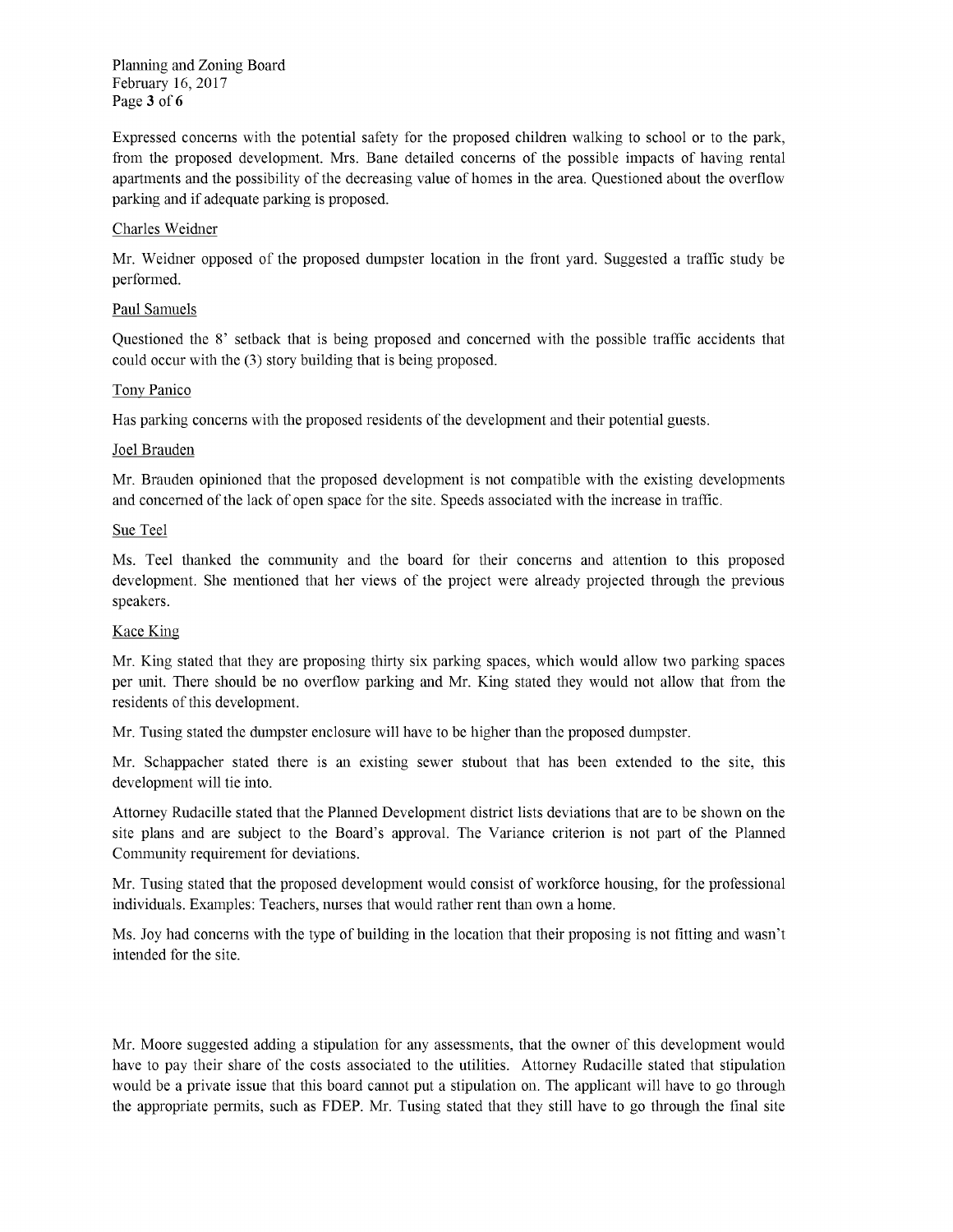Planning and Zoning Board February16, 2017 Page 4 of 6

plan phase and that information would have to be provided to ensure the proper permit approvals through other jurisdictions have been met.

The motion on the floor falls, 1-0 with Ms. Joy voting to deny the request for Ordinance 2017-03.

Motion: Mrs. Tarmanmoved, ChairIaboniseconded, andthemotioncarried 3-1 that based upon the evidence presented and finding the request to be consistent with the Comprehensive Plan and the Code of Ordinance, to recommend approval with modifications of the request for Ordinance 2017-03. Ms. Joy voted no.

> In addition to staff's stipulations, Board recommended the following additional stipulations:

- 1. 38.5 feet setback from Terra Ceia Bay Boulevard
- 2. Enhanced landscaping to create additional opacity and separation along the rear and the front of the building.

Meeting break from 7:20PM to 7:30PM

5. Ordinance 2017-01 (Brad Cornelius) ( TAB 2) AN ORDINANCE OF THE CITY OF PALMETTO, FLORIDA, PROVIDING FOR FINDINGS OF FACT; REZONING APPROXIMATELY 24.61 ACRES OF PROPERTY GENERALLY LOCATED AT THE NORTHEAST CORNER OF U.S. 41 N AND HABEN BOULEVARD, PALMETTO, FROM PUBLIC (P) TO PLANNED DEVELOPMENT – MULTIPLE USE (PD-MU); PROVIDING FOR REPEAL OF ORDINANCES IN CONFLICT; PROVIDING FOR SEVERABILITY; AND PROVIDING FOR AN EFFECTIVE DATE.

# **Brad Cornelius**

Mr. Cornelius explained the reasoning for the rezoning is to have one consistent zoning for the entire project.

Motion: Mr. Moore moved, Ms. Joy seconded, and the motion carried 3-0 that based upon the evidence presented and finding the request to be consistent with the Comprehensive Plan and the Code of Ordinance, to recommend approval of the request for Ordinance 2017-01. Mrs. Tarman abstained from voting.

6. Ordinance2017-02 (BradCornelius) ( TAB3)

AN ORDINANCE OF THE CITY COMMISSION OF THE CITY OF PALMETTO, FLORIDA, PROVIDING FOR FINDINGS OF FACT; APPROVING A CONCEPTUAL/GENERAL DEVELOPMENT PLAN FOR A 250-ROOM FULL-SERVICE HOTEL, THE EXISTING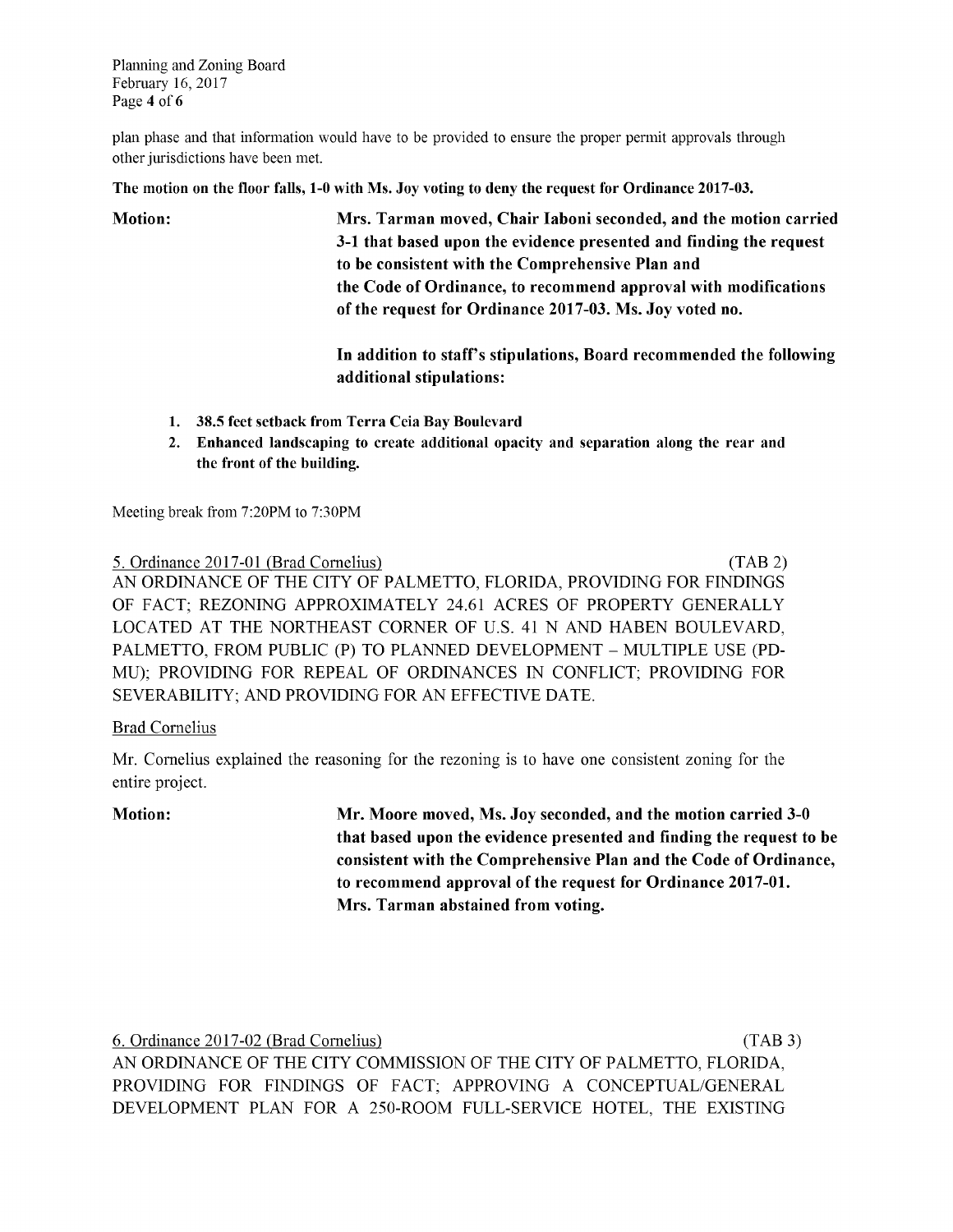Planning and Zoning Board February16, 2017 Page 5 of 6

98,722 SF CONVENTION CENTER, 18,000 SF ENTERTAINMENT CENTER, BANQUET HALL, 110,000 SF OF TEMPORARY EVENT SPACE AND 50,000 SF OF FUTURE COMMERCIAL SPACE ON A 37.14-ACRE SITE ZONED PD-MU AND LOCATED GENERALLY AT THE NORTHEAST CORNER OF U.S. 41 N AND HABEN BOULEVARD, PALMETTO, FLORIDA; PROVIDING FOR REPEAL OF ORDINANCES IN CONFLICT; PROVIDING FOR SEVERABILITY; AND PROVIDING AN EFFECTIVE DATE.

# BradCornelius

Mr. Cornelius noted typo's under densities and intensities:

- 98,722 square feet as opposed to 98,727 square feet for the existing Civic Center.
- $\bullet$  Add into the calculation 50,000 of future commercial, which changes the floor ratio calculation to  $0.21$  to  $0.24$ .
- Under variances, reduced setback from right away should be removed.

There will be a proposed walk way in between the buildings, and a deviation is being requested for a 0 foot setback in between buildings (hotel  $\&$  convention center) that will be eternal to the site.

Motion: Mr. Moore moved, Ms. Joy seconded, and the motion carried 3-0 that based upon the evidence presented and finding the request to be consistent with the Comprehensive Plan and the Code of Ordinance, to recommend approval with modifications of the request for Ordinance 2017-02. Mrs. Tarman abstained from voting.

> Subject to staff recommendations and the additional stipulations: 1. Berm or similar feature to be added as a visual element that screens the parking from 41.

# 7. Ordinance 2017-04 (Brad Cornelius) (TAB 5)

AN ORDINANCE OF THE CITY COMMISSION OF THE CITY OF PALMETTO, FLORIDA, PROVIDING FOR FINDINGS OF FACT; APPROVING A CONCEPTUAL/GENERAL DEVELOPMENT PLAN FOR 20,000 SF OF MEDICAL OFFICE ON A 1.82-ACRE SITE ZONED PD-MU AND LOCATED GENERALLY AT THE NORTHEAST CORNER OF US 41 NORTH AND 1<sup>ST</sup> STREET EAST, PALMETTO, FLORIDA; PROVIDING FOR REPEAL OF ORDINANCES IN CONFLICT; PROVIDING FOR SEVERABILITY; AND PROVIDING AN EFFECTIVE DATE.

# BradCornelius

Mr. Cornelius mentioned that this location is part of the DRI (Development Regional Impact) of Riviera Dunes, which is subject to the City's Code and the requirements of the DRI. An office is not a listed permitted use under the DRI but through an equivalency matrix, would allow for a change of a use to another use. Some rights that were for construction of specialty retail were given up for this proposed medical office.